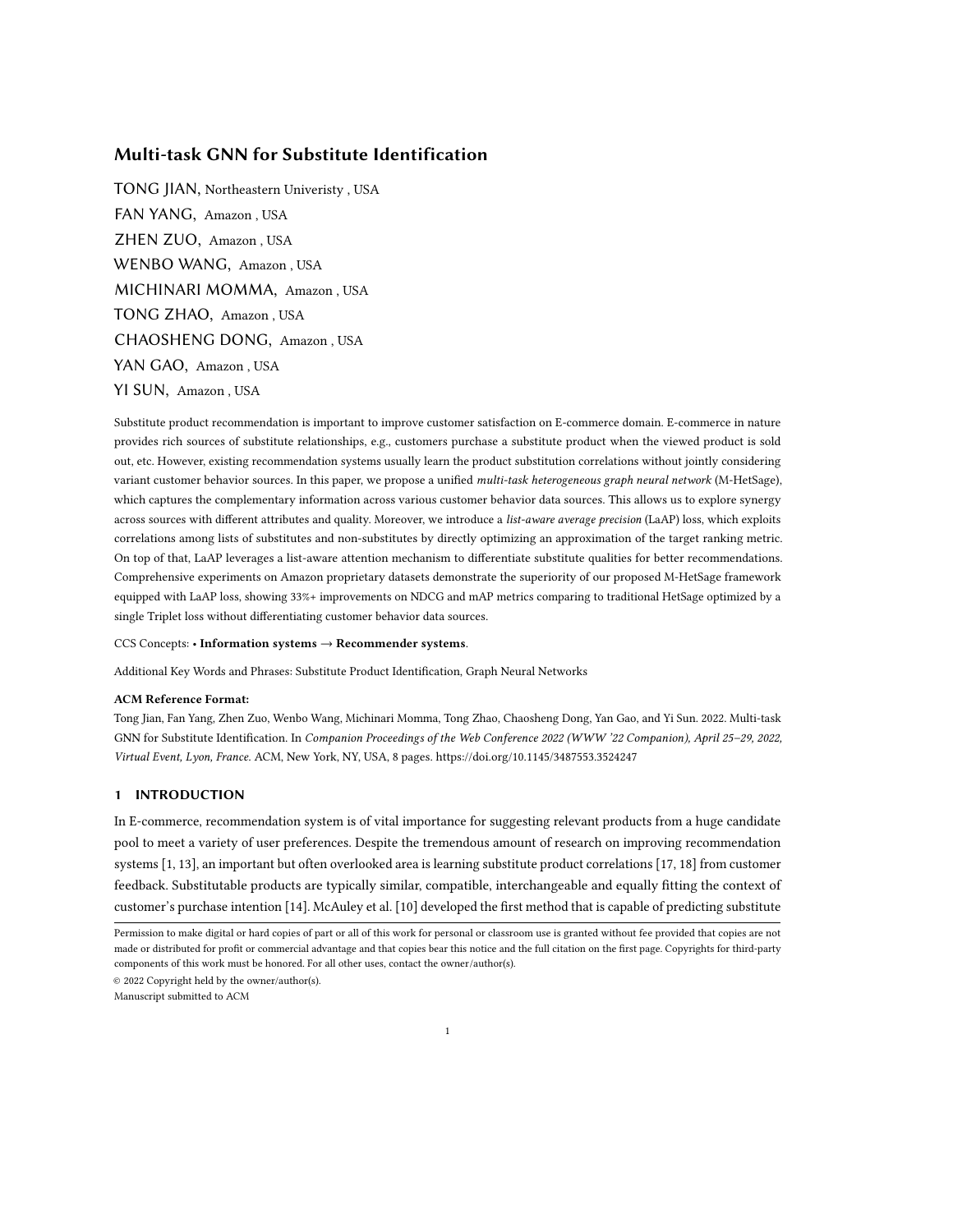products from the reviews and descriptions with topic modeling. More recently, deep learning models are proposed for substitute product identification [\[2,](#page-6-2) [11\]](#page-7-5). Moreover, the success of GNN over a wide range of applications [\[6,](#page-6-3) [16\]](#page-7-6) has led to recent applications of GNN on substitute recommendation due to its capability of leveraging both input attributes (content information) and graph structure (behavior data), aiming to provide high-quality embedding representations. In particular, Zheng et al. [\[19\]](#page-7-7) proposed a heterogeneous GNN (HetSage) architecture to model various customer behavior connections for substitute product recommendation.

However, the aforementioned works focus on using product content information and/or limited user-to-product behavior interactions (e.g., click/browsing logs from recommendation widgets, search pages, etc.) collected from a single source but do not take fully consideration over substitutes generated from different sources. In real scenarios, some sources are accurate but have limited size (e.g., out-of-stock recommendation click data: only available for out-ofstock products); some sources are large-scale but very noisy (e.g., products customer frequently view together: mixed with complementary products besides the substitutable ones). Furthermore, most existing solutions treat substitute recommendation as a pairwise or a triplet learning task. That is, given a query product, the recommendation model learns the most relevant products as substitutes based on a pairwise or triplet loss [\[2,](#page-6-2) [15,](#page-7-8) [19\]](#page-7-7) that enforces non-substitutes discrimination and substitutes similarity. However, one major drawback of triplet loss is that it focuses on the local correlations among triplets, and ignores the global rank of substitutes.

To address the limitations mentioned above, we propose a multi-task heterogeneous GNN (M-HetSage) to further enhance the substitute correlations modeling from multiple types of sources in this paper. In particular, our major contributions include: (i) we propose M-HetSage, a general multi-task GNN framework, which aims to capture the complementary information across multiple data sources for substitute recommendation; (ii) we propose the List-aware Average Precision (LaAP) loss, which is the first to leverage a listwise loss to directly optimize ranking metrics (i.e., mAP in this paper) for substitute product recommendation; (iii) we experimentally demonstrate the effectiveness of our proposed M-HetSage equipped with LaAP loss on a large-scale Amazon dataset, which shows 33%+ improvement over single-task HetSage model optimized by a single Triplet loss.

### 2 PROBLEM FORMULATION AND MODELING

In this section, we first formally define the problem and describe three typical data sources in E-commerce to collect potential substitutes. We then present our M-HetSage framework to combine different data sources for multi-task learning. We also describe the proposed LaAP loss in detail, and how we equip M-HetSage with different ranking losses for better recommendation.

We denote  $\mathcal{D} = \{(P_i, P_j)\}$  as the set of product pairs, labeled by  $Y \in \{0, 1\}^{|\mathcal{D}|}$  where  $Y_{ij}$  is 1 if  $(P_i, P_j)$  is a substitute pair and 0 otherwise, respectively. Given a query product  $P_i$ , we refer to all of its substitute and non-substitute products as the corresponding *positive* and *negative* samples denoted by  $P_i^+$  and  $P_i^-$ .

Data Sources. In this paper, we mainly collect potential substitutable product pairs  $(P_i, P_j)$  from three typical data sources in E-commerce domain: (i) CSS: Co-view (customer who views  $P_i$  also views  $P_j$ ), co-purchase (customer who purchases  $P_i$  also purchases  $P_j$ ) and view-to-purchase similarities (customer who views  $P_i$  eventually purchases  $P_j$ ). These relations are collected from recommendation records by ranking products according to the cosine similarity of the sets of users who purchased/viewed them [\[9\]](#page-6-4). (ii) Search logs: records of all displayed & clicked products within the same search queries. By aggregating product pairs over search queries and search sessions, each product pair is associated with a substitutability score  $S_{ij}$ , measured by the number of co-clicks and click-to-purchases: the higher the  $S_{ij}$ , the more likely products in pair  $(P_i, P_j)$  are substitutes to each other. (iii) Out-Of-Stock (OOS): click logs of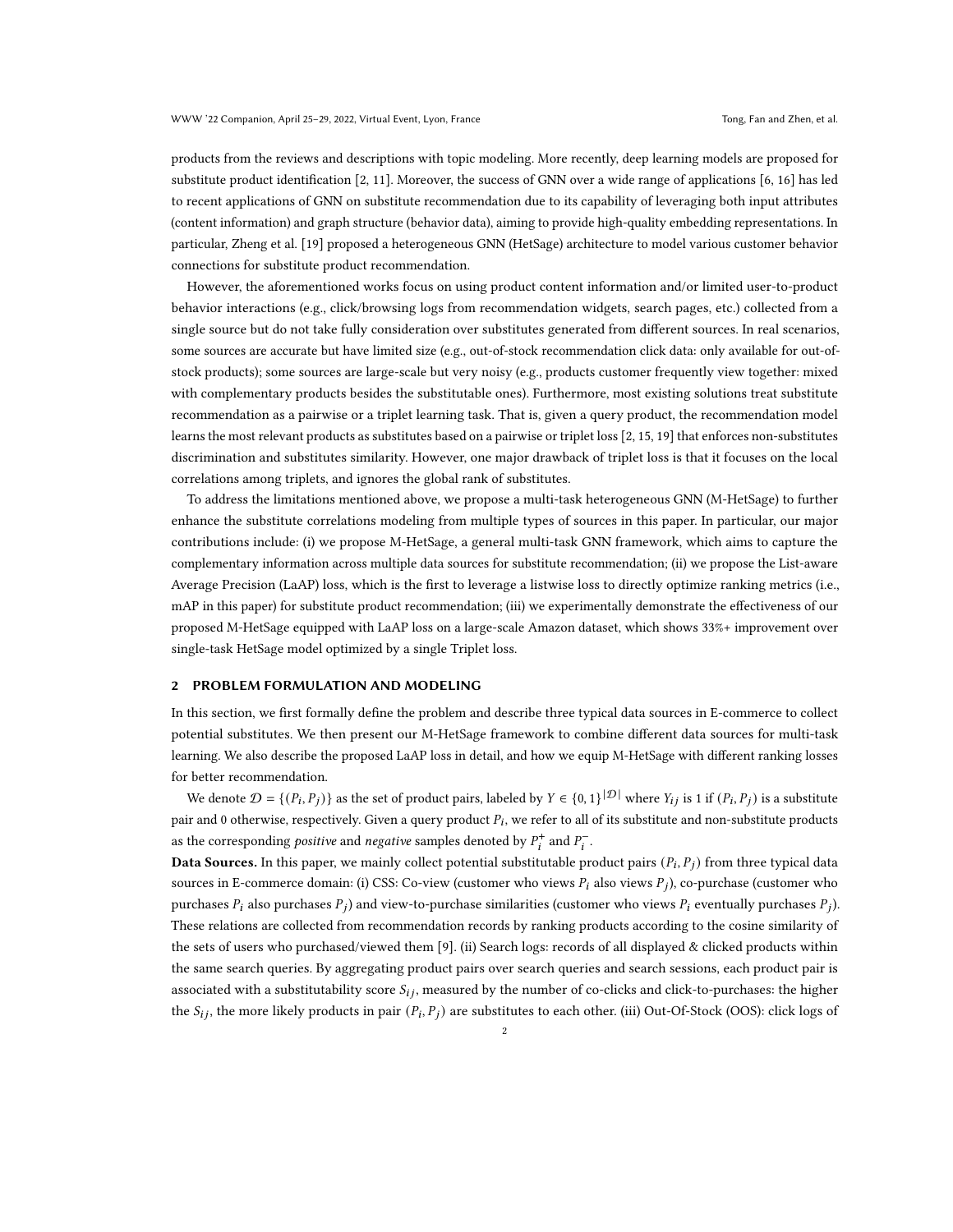

Fig. 1. Illustration of our M-HetSage framework for substitute recommendation. We consider three tasks, i.e., CSS, search logs, and OOS, that comprise potential substitute products from different historical customer behavior data sources. M-HetSage unifies three distinct tasks by combining each task-specific loss with a weighted sum.

substitute recommendation for OOS products. A substitutability score  $S_{ij} = \frac{\#click}{\#view}$  is computed for each pair. Comparing to CSS and search logs, this data source provides the most relevant substitutes for substitute recommendation, but only covers the out-of-stock products, which limits its scale.

M-HetSage Framework. Among GNN models [\[5,](#page-6-5) [8\]](#page-6-6), heterogeneous graphs have shown great success on modeling multi-typed product-to-product relations across multiple applications. In this work, we propose M-HetSage, a unified framework for multi-task learning – combining different data sources and loss function types. For a given graph  $G_{\bf W} = (\mathcal{V}, \mathcal{E})$ , we model products as nodes  $\mathcal V$  and  $K$  product-to-product relations,  $\mathcal{E} = {\mathcal{E}_1, \ldots, \mathcal{E}_K}$ , as  $K$  edge types. As suggested by HetSage [\[19\]](#page-7-7), let  $e_{ij} = (i, j)$  denote the edge that links from the node  $i \in \mathcal{V}$  to  $j \in \mathcal{V}$ . We consider a directed graph, where  $e_{ij} = (i, j)$  is different from its reversed edge  $e_{ji} = (j, i)$ . A node *i* is a type-k neighbor of node *j* if and only if  $(i, j) \in \mathcal{E}_k$ . In addition, each node *i* is associated with feature  $x_i \in \mathcal{X}$ , which represents the product content information (e.g., title, image).

M-HetSage unifies several distinct tasks into a single architecture, by combining several loss functions with a weighted sum. To optimize the output embeddings, we use two ranking losses operating over the same space: Triplet Loss (TL) [\[19\]](#page-7-7) and the proposed LaAP Loss. We describe each loss function in detail below.

**Triplet Loss:** Recall that  $P_i^+$  and  $P_i^-$  are positive and negative samples for query  $P_i$ , and we define  $z_i^+$ ,  $z_i^-$  and  $z_i$  are their corresponding embeddings, respectively. To optimize the output embeddings for substitute recommendation, we impose a triplet loss penalty, that attains two goals: (i) maximizing the similarity between  $z_i$  and  $z_i^+$  while (ii) minimizing the similarity between  $z_i$  and  $z_i^-$ . Formally, we define the triplet loss as follows,

$$
L_r = \mathbb{E}_{\mathcal{D}}(\max\{0, \mathbf{z}_i^{\top} \mathbf{z}_i^{\top} - \mathbf{z}_i^{\top} \mathbf{z}_i^{\top} + \Delta\}),\tag{1}
$$

where Δ denotes the margin hyper-parameter.

LaAP Loss: Triplet loss only captures pairwise correlation, which lacks the in-group correlation. To resolve this, we include a listwise average precision (AP) loss based on  $N_i^+$  positive and  $N_i^-$  negative samples (total:  $N_i$ ) given query  $P_i$ ,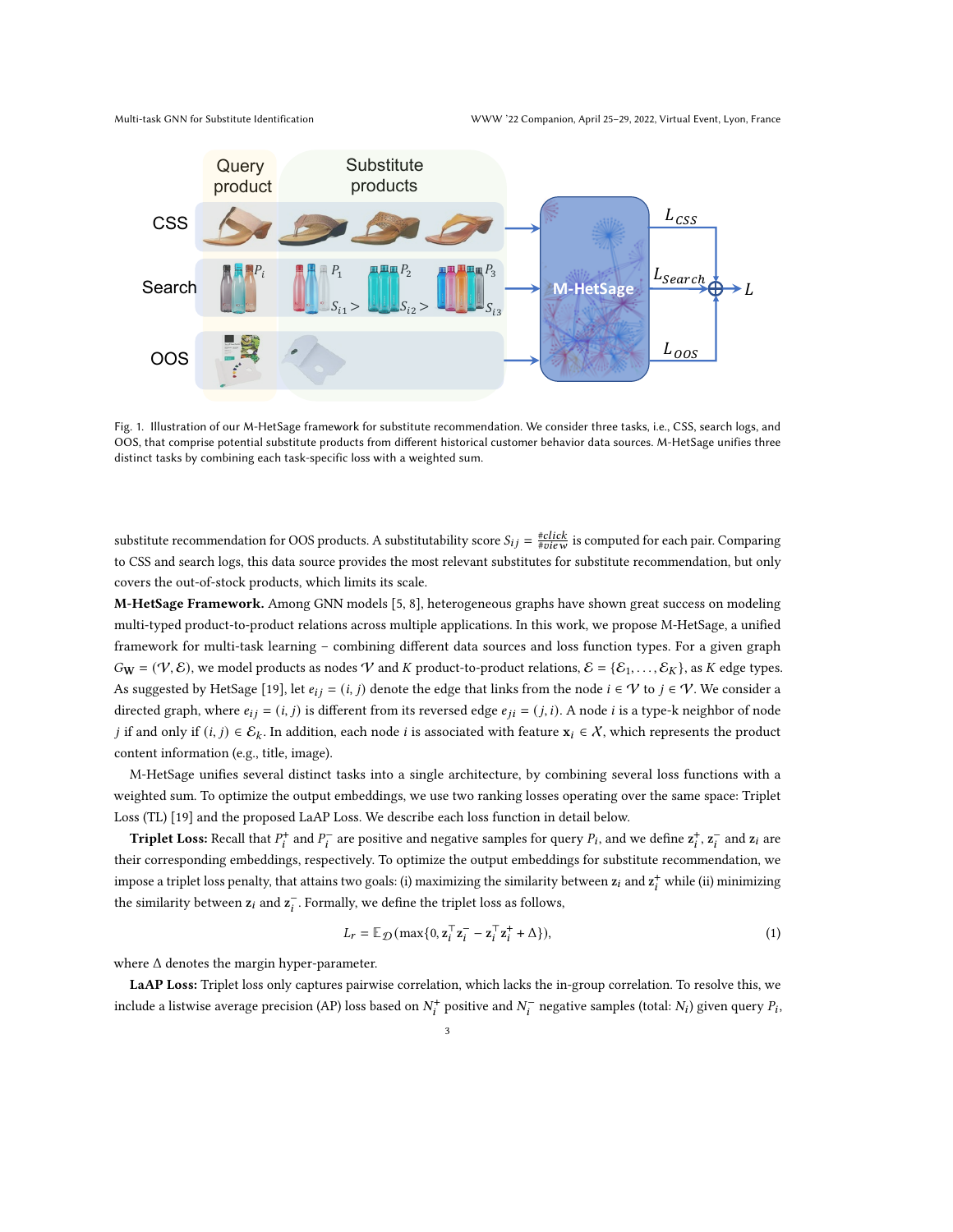| Graph      |             | # Nodes     | # Edges                 |             |
|------------|-------------|-------------|-------------------------|-------------|
| M-HetSage  |             | $\sim$ 1M   | $\sim$ 85M              |             |
| Datasets   | # Pairs     |             | Avg. $ \mathbf{P}_i^+ $ |             |
|            | Train       | <b>Test</b> | Train                   | <b>Test</b> |
| <b>CSS</b> | $\sim$ 2M   | $\sim 500K$ | 3.74                    | 1.7         |
| search log | $\sim 6.3M$ | $\sim$ 1.6M | 23.25                   | 8.39        |
| OOS        | $\sim$ 15K  | $\sim$ 4K   | 1.07                    | 1.02        |
| Union      | $\sim$ 8.1M | $\sim$ 2.1M | 15.17                   | 4.93        |

<span id="page-3-1"></span>Table 1. Graph and Datasets Statistics.  $|\text{P}_i^+|$  is the average number of substitute products for query product  $P_i$ .

to capture nuance difference of substitution through ordering:

<span id="page-3-0"></span>
$$
AP(\mathbf{Z}_{i\cdot}, \mathbf{Y}_{i\cdot}) = \frac{1}{N_{i}^{+}} \sum_{k=1}^{N_{i}} C_{k}(\mathbf{Z}_{i\cdot}, \mathbf{Y}_{i\cdot}) r_{k}(\mathbf{Z}_{i\cdot}, \mathbf{Y}_{i\cdot}),
$$
\n(2)

where  $C_k$  is the precision at rank k;  $r_k$  is the relevance function defined as  $r_k(Z_i, Y_i) = \sum_{j=1}^{N_i} Y_{ij} \mathbb{1}[R(Z_i, k) = j];$  $\mathbf{Z}_i$ . = [ $Z_{i1}, ..., Z_{iN_i}$ ] ∈ ℝ<sup>N</sup>i denotes the cosine similarity between two product embeddings (i.e.,  $Z_{ij} = \mathbf{z}_i^{\top} \mathbf{z}_j$ ) for each list item to the query product  $P_i$ ;  $R(Z_i, k)$  is the index of the k-the highest value of  $Z_i$ .;  $Y_i$ . denotes the corresponding pair label:  $Y_{ij}$  is 1 if  $(P_i, P_j)$  is a substitute pair and 0 otherwise, respectively. AP loss given by Eq. [\(2\)](#page-3-0) cannot be maximized directly using stochastic optimization because the indicator function **1**[·] is discontinuous. Thus, we apply a quantized method [\[12\]](#page-7-9) to approximate AP loss. We define this quantized AP (qAP) loss as follows,

$$
qAP(Z_i., Y_i.) = \frac{1}{N_i^+} \sum_{m=1}^{M} \hat{C}_m(Z_i., Y_i.) \hat{r}_m(Z_i., Y_i.),
$$
\n(3)

where  $\hat{C}_m(Z_i, Y_i) = \frac{\sum_{m'=1}^m \sum_{i=1}^{N_i} \delta(Z_i, m')^\top Y_i}{\sum_{m'}^m \sum_{j'}^N \delta(Z_i, m')^\top \sum_{j'}^N}$  $\sum_{m'=1}^{m} \sum_{i=1}^{N_i} \delta(Z_i,m')^T Y_i$ ;  $\hat{r}_m(Z_i, Y_i) = \sum_{i=1}^{N_i} \delta(Z_i, m)^\top Y_i$ ;  $\delta(Z_i, m) = \max(1 - \frac{(M-1)|Z_i - b_m|}{2}, 0)$ ;  $\sum_{m'=1}^{m} \sum_{i=1}^{N_i} \delta(Z_i, m')^T Y_i$  $b_m$  is the bin centers given positive integer M to partition normalized similarity space [−1, 1] into  $M-1$  equal-sized intervals.

We further extend qAP loss by adding an attention mechanism over lists. Recall that some data sources provide a score S for each substitute pair, reflecting the pairwise confidence towards substitution. It is therefore desirable to give greater attention to certain pairs with higher confidence. To exploit nuance knowledge obtained from pairs with different quality, we propose a list-aware attention mechanism on top of the qAP loss. For each given sampled list, we integrate pairwise scores to form a listwise score as its attention weight. Formally, we define our LaAP loss as follows,

$$
LaAP(\mathbf{Z}_i, \mathbf{Y}_i.) = \frac{1}{B} \sum_{i=1}^{B} w_i \cdot qAP(\mathbf{Z}_i, \mathbf{Y}_i.), \tag{4}
$$

where  $w_i$  is the listwise attention weight:  $w_i = \frac{B \sum_{j=1}^{N_i} S_{ij}}{\sum_{j=1}^{N_i} S_{ij}}$  $\frac{B \cdot \sum_{j=1}^{i} S_{ij}}{\sum_{j=1}^{R_i} S_{ij}}$ . *B* is the factor to ensure  $\frac{1}{B} \sum_{i=1}^{B} w_i = 1$ . For query product with not enough (i.e.,  $n < N^+$ ) positive samples, we sample additional (i.e.,  $N^+ - n$ ) negative samples to take place.

To best leverage the local discrimination power brought by triplet-loss and global ranking capability of list-wise losses, we further weight and aggregate the above mentioned losses as a unified loss:  $\mathcal{L} = \sum_{t=1}^{T} \lambda_t \cdot L_t$ , where  $\lambda_t$  is the balancing parameter over tasks, and  $L_t$  is either a triplet loss or LaAP loss.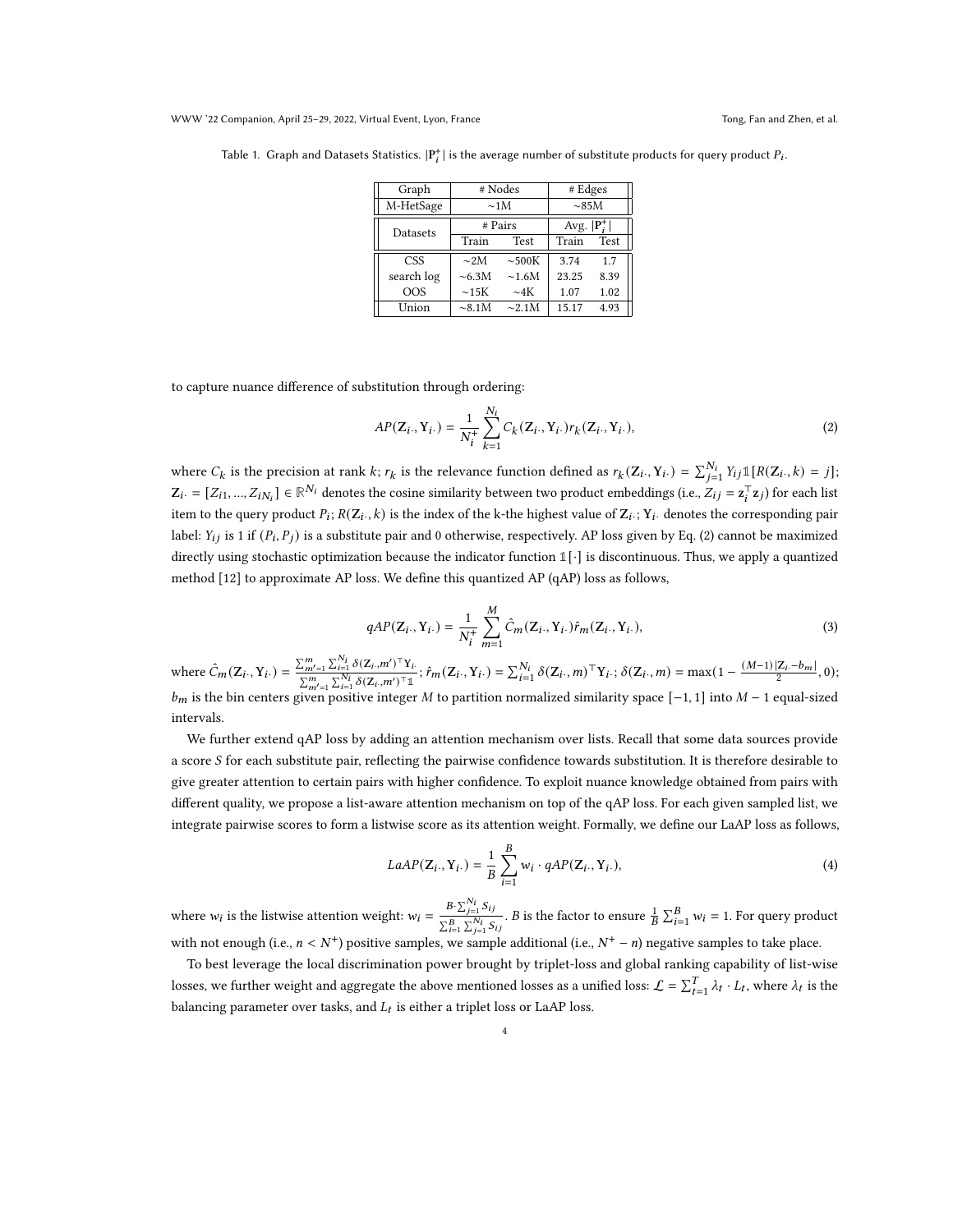<span id="page-4-1"></span>

|            |       | <b>CSS</b>              |                         | search log              |                         |
|------------|-------|-------------------------|-------------------------|-------------------------|-------------------------|
| Methods    | $N^+$ | <b>NDCG</b>             | mAP                     | <b>NDCG</b>             | mAP                     |
|            | $N^-$ | $\omega$ 5/ $\omega$ 30 | $\omega$ 5/ $\omega$ 30 | $\omega$ 5/ $\omega$ 30 | $\omega$ 5/ $\omega$ 30 |
| TL-2048    |       | 0.102/0.201             | 0.077/0.110             | 0.091/0.152             | 0.053/0.075             |
| $qAP-512$  | 6     | 0.103/0.204             | 0.078/0.111             | 0.095/0.157             | 0.056/0.079             |
| $LaAP-512$ | 6     | 0.108/0.217             | 0.081/0.117             | 0.098/0.164             | 0.057/0.082             |
| $qAP-128$  | 24    | 0.109/0.215             | 0.082/0.117             | 0.095/0.158             | 0.056/0.079             |
| $LaAP-128$ | 24    | 0.111/0.223             | 0.084/0.121             | 0.100/0.169             | 0.059/0.084             |

Table 2. Single task by HetSage: Compare listwise loss (qAP and LaAP) with triplet loss (TL)

### 3 EXPERIMENTS

To evaluate the performance of our proposed M-HetSage empirically, our experiment datasets contain substitute pairs from three different data sources: CSS, search log, and OOS, summarized in Table [1.](#page-3-1) Specifically, CSS comprises three types of product relationships extracted from historical data: *co-view, co-purchase, and view-to-purchase*. Therefore, we construct four types of directed edges in the graph, including co-view, co-purchase, view-to-purchase, and purchase-from-view. The former two are bi-directed. Similar to [\[19\]](#page-7-7), we use the overlapped pairs from co-view and view-to-purchase with co-purchase removed to be the labeled positive pairs, and set their substitutability scores as 1 for computing LaAP loss. For search log and OOS, we use all available product pairs to construct graph edges with type of search and oos, respectively, and label product pairs with higher substitutability scores (i.e.,  $S \in \mathbb{N} \ge 50$  and  $S \in [0,1] \ge 0.2$  are set for search log and OOS respectively) as positive pairs. For each dataset, we split 80% for training and 20% for testing and construct a Union test set by merging all three test sets. During training, for each given query product  $P_i$ , we generate samples by uniformly sampling  $N^+$  positive samples from its substitutes set, and  $N^-$  negative samples from all products.

For all three datasets, we extract both image and title text feature as the input feature of each product. The visual input is extracted from pre-trained Xception with output size of 2048 [\[3\]](#page-6-7) and the title text input is extracted by pre-trained BERT with output size of 768 [\[4\]](#page-6-8). They are reduced to 100 dimension by PCA respectively and concatenated to become the input product feature.

Following [\[19\]](#page-7-7), we use a 2-layer GNN, whose hidden layer and output embedding size d $^{\prime}$  are set to be 1024 and 128 respectively. To reduce the computational cost, we uniformly sample 10 neighbors of each edge type and take its mean to perform neighbor-level aggregation. We use Adam [\[7\]](#page-6-9) as the optimizer and initialize the learning rate to 0.0001. Unless stated, we set batch size to be  $B = 512$  and train model by 90K iterations. For the proposed LaAP, we follow the settings in [\[12\]](#page-7-9) and explore number of positive  $N^+$  and negative  $N^-$  samples as hyperparameters in ablation study. Our models are implemented based on DGL library <sup>[1](#page-4-0)</sup>. For a fair comparison, we use the same graph structure and random weight initialization for all methods. To evaluate the trained embedding representations, we use Normalized Discounted Cumulative Gain (NDCG)@5, 30, and mean Average Precision (mAP)@5, 30.

<span id="page-4-0"></span><sup>1</sup>https://www.dgl.ai/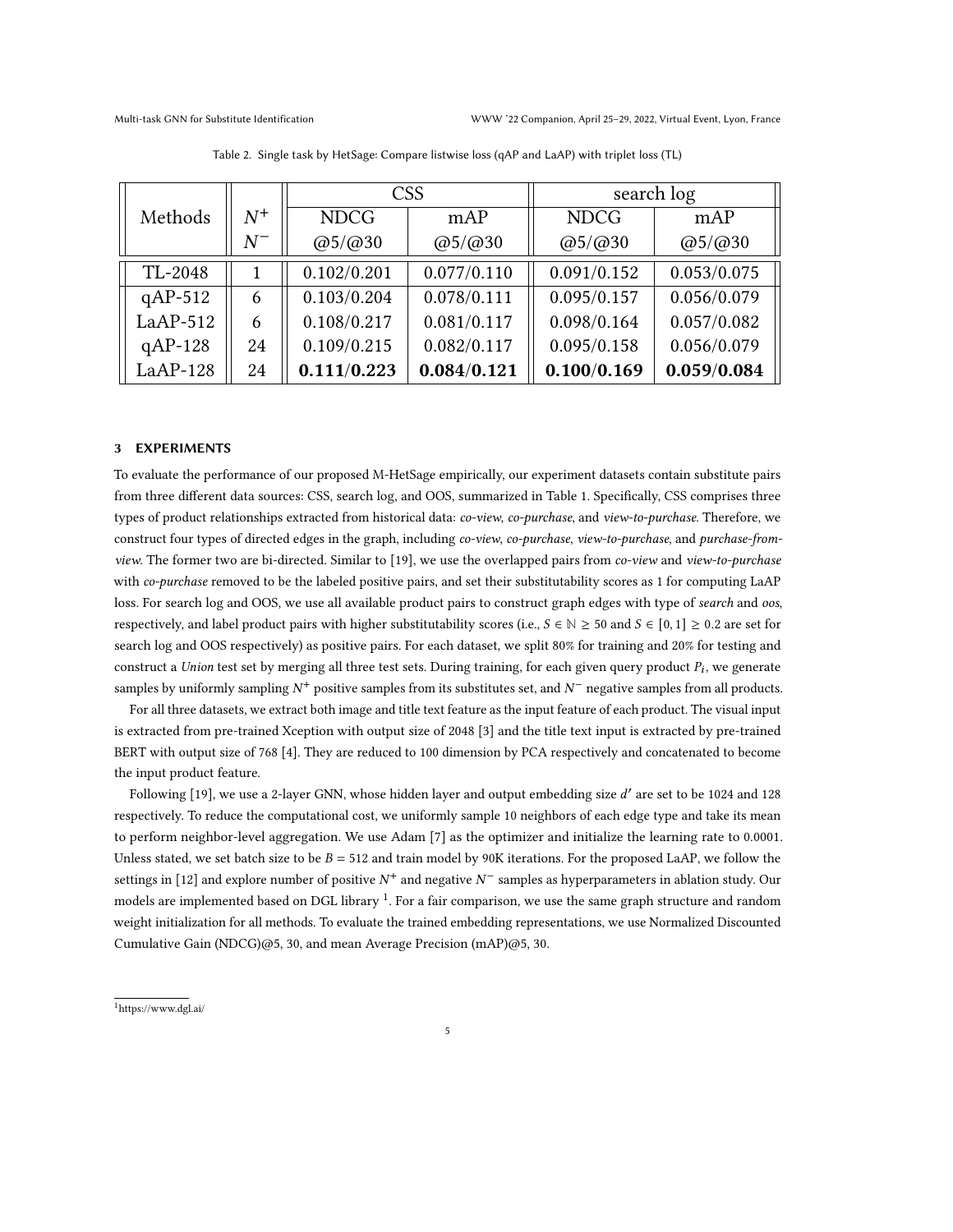<span id="page-5-0"></span>

|                             |            | $N_{css}^{+,-}$      | $\lambda_{\rm css}$       | Union       |                         |
|-----------------------------|------------|----------------------|---------------------------|-------------|-------------------------|
| Row                         | Methods    | $N^{+,-}$<br>'search | $\lambda_{\text{search}}$ | <b>NDCG</b> | mAP                     |
|                             |            | $N_{oos}^{+,-}$      | $\lambda_{\rm oos}$       | @5/@30      | $\omega$ 5/ $\omega$ 30 |
| $[\mathrm{i}]$              | Eval-Feat. | $-/-/-$              | $-/-/-$                   | 0.054/0.085 | 0.034/0.045             |
| [ii]                        | TL-2048    | $-/-/-$              | $-/-/-$                   | 0.088/0.150 | 0.058/0.081             |
| [iii]                       | TL-512     | 1/1/1                | 0.80/0.20/0.001           | 0.099/0.173 | 0.065/0.093             |
| $\lceil \mathrm{iv} \rceil$ | $LaAP-128$ | $24/-/-$             | $1/-/-$                   | 0.104/0.186 | 0.068/0.100             |
| [v]                         | $LaAP-256$ | 6/6/1                | 0.75/0.25/0.002           | 0.107/0.190 | 0.071/0.101             |
| [vi]                        | $LaAP-128$ | 12/12/1              | 0.5/0.5/0.002             | 0.110/0.198 | 0.073/0.105             |
| $[\overline{\text{vii}}]$   | $LaAP-64$  | 24/24/1              | 0.75/0.25/0.002           | 0.112/0.203 | 0.075/0.108             |

Table 3. Evaluation of multi-task learning by M-HetSage.

### 3.1 Effectiveness of LaAP

We first study the benefits of leveraging the listwise loss with respect to the triplet loss by HetSage model trained on a single task, summarized in Table [2.](#page-4-1) Specifically, considering that OOS data source only contains about one substitute for each query product in average (see Table [1](#page-3-1) for avg.  $|P_i^+|$  of OOS source), we take CSS and search log sources as representatives, since they contain query products with more substitutes, which can more thoroughly test the performance differences of listwise and triplet losses. For each data source in the single task, we train on its training set and test on its corresponding test set. We report NDCG@k and mAP@k for model using triplet (TL) and listwise loss (qAP and LaAP) with batch size B denoted as "−B" (i.e., TL-2048 represents model with triplet loss and batch size: 2048). For a fair comparison, we enlarge list length  $N = N^+ + N^-$  while reducing batch size to keep each method has similar number of total pairs of substitutes and non-substitutes in each batch ( $N^+$  and  $N^-$  are also reported in Table [2\)](#page-4-1). Overall, our proposed LaAP loss (LaAP-128) achieves the best performance over NDCG and mAP metrics for both CSS and search log datasets, by around +10% compared to triplet loss (TL-2048).

LaAP vs. qAP. We observe a clear benefit of adding list-aware attention mechanism: by reinforcing the weight on lists with higher substitutability scores, LaAP outperforms qAP loss by 3%+ and 5%+ on NDCG and mAP metrics for both CSS and search log datasets respectively (comparing LaAP-128 (512) with qAP-128 (512)). This validates our assumption that the higher the substitutability score, the more likely a product pair is substitutable. Thus, the attention list-aware mechanism in our LaAP loss leads to better performance.

Impact of List Length. We also explore the impact of list length in Table [2.](#page-4-1) Specifically, we enlarge list length  $N = N^+ + N^-$  while reducing batch size (see LaAP-128/512). As it can be observed, longer list leads to considerably higher performance, by around 3%+ improvement on both CSS and search log datasets (comparing row LaAP-128 with LaAP-512). This supports our motivation that learning from lists with a listwise loss exploits valuable information across substitute products to the greatest possible extent.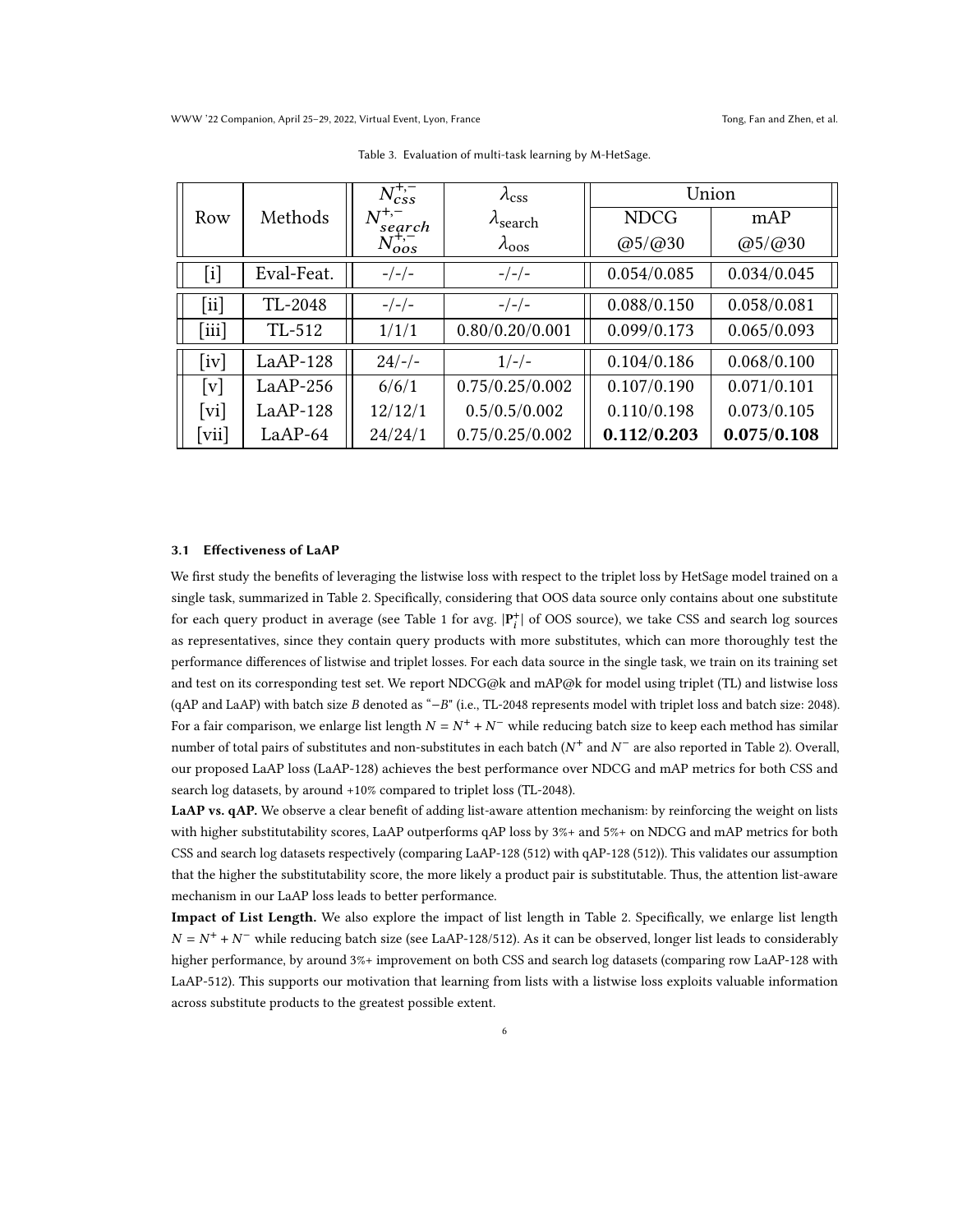#### 3.2 Effectiveness of Multi-task Learning

As shown in Table [3,](#page-5-0) we train our proposed M-HetSage on all tasks, and evaluate it on the union test set by NDCG@k and mAP@k (see row [v]-[vii]). The loss weights over tasks (i.e.,  $\lambda_{\rm css}$ ,  $\lambda_{\rm search}$ ,  $\lambda_{\rm oos}$ ) are selected to achieve best NDCG and mAP. Since OOS provides only one substitute for most query products, we apply triplet loss for OOS instead of listwise loss. We compare with the following settings for reference: Eval-Feat. (row [i]) evaluates the raw embedding before training; TL-2048 (row [ii]) trains a HetSage model over the union of all training sets with a single triplet loss; TL-512 (row [iii]) trains the proposed M-HetSage model but with triplet loss for each task; LaAP-128 (row [iv]) trains a HetSage model on single CSS task with proposed LaAP loss. We adjust batch size with list length to fix the number of pairs in each batch for fair comparison.

We have the following observations. First, with triplet loss, M-HetSage (row [iii]) outperforms HetSage (row [ii]) by 15%+; with proposed LaAP loss, M-HetSage (row [vii]) outperforms HetSage (row [iv]) by 8%+. These indicate that model can benefit more from multi-task setting, which takes advantage of both knowledge sharing and task independence. Second, M-HetSage (LaAP-64) (row [vii]) outperforms M-HetSage (TL-512) (row [iii]) by 15%+, indicating that our proposed LaAP loss can activate the best performance when incorporating with multi-task setting. Third, the setting of balancing parameters over tasks matters. The best performance is achieved by setting  $\lambda = [0.75, 0.25, 0.002]$  for LaAP (row [vii]), which puts more attention on CSS than search task while least attention on limited-scale OOS task, achieving more than 33% improvement compared with single-task trained HetSage with triplet loss (row [ii]). The weight for OOS loss  $\lambda_{oos}$  is learned to be small (0.002) due to its limited training data size (=15K) and small list length (=1.07) in average compared with much bigger training data size (=2M, 6.3M) and list length (=3.74, 23.25) of CSS and search log data, which is indicated by Table [1.](#page-3-1)

# 4 CONCLUSIONS AND FUTURE WORK

In this paper, we propose M-HetSage, a multi-task learning framework for substitute product recommendation. On top of that, we further propose a LaAP loss, which directly optimizes our target ranking metric mAP equipped with a list-aware attention mechanism. Based on experiments on CSS, search log, and OOS data from an Amazon proprietary dataset, we demonstrate the proposed LaAP loss alone can improve more than 15% on NDCG and mAP comparing to the triplet losses, and our proposed M-HetSage framework equipped with LaAP loss brings 33%+ improvement on NDCG and mAP comparing to a triplet loss based single-task HetSage model without differentiating customer behavior data sources. Our work also encourages the exploration of substitute recommendation beyond the pairwise level, by leveraging a metric that can learn from a list of substitutes. Future directions include exploring a smarter way to adaptively combine loss functions across sources, and additional listwise losses benefiting the substitute recommendation.

#### REFERENCES

- <span id="page-6-0"></span>[1] Jesús Bobadilla et al. 2013. Recommender systems survey. Knowledge-based systems 46 (2013), 109–132.
- <span id="page-6-2"></span>[2] Tong Chen et al. 2020. Try This Instead: Personalized and Interpretable Substitute Recommendation. In SIGIR. 891—-900.
- <span id="page-6-7"></span>[3] François Chollet. 2017. Xception: Deep learning with depthwise separable convolutions. In CVPR. 1800–1807.
- <span id="page-6-8"></span>[4] Jacob Devlin et al. 2018. Bert: Pre-training of deep bidirectional transformers for language understanding. arXiv preprint arXiv:1810.04805 (2018).
- <span id="page-6-5"></span>[5] David K Duvenaud et al. 2015. Convolutional networks on graphs for learning molecular fingerprints. In NeurIPS, Vol. 28.
- <span id="page-6-3"></span>[6] William L Hamilton et al. 2017. Representation learning on graphs: Methods and applications. arXiv preprint arXiv:1709.05584 (2017).
- <span id="page-6-9"></span>[7] Diederik P. Kingma et al. 2015. Adam: A Method for Stochastic Optimization. In ICLR.
- <span id="page-6-6"></span>[8] Thomas N Kipf et al. 2016. Semi-supervised classification with graph convolutional networks. arXiv preprint arXiv:1609.02907 (2016).
- <span id="page-6-4"></span>[9] Greg Linden et al. 2003. Amazon. com recommendations: Item-to-item collaborative filtering. IEEE Internet computing 7, 1 (2003), 76–80.
- <span id="page-6-1"></span>[10] Julian McAuley et al. 2015. Inferring networks of substitutable and complementary products. In SIGKDD.